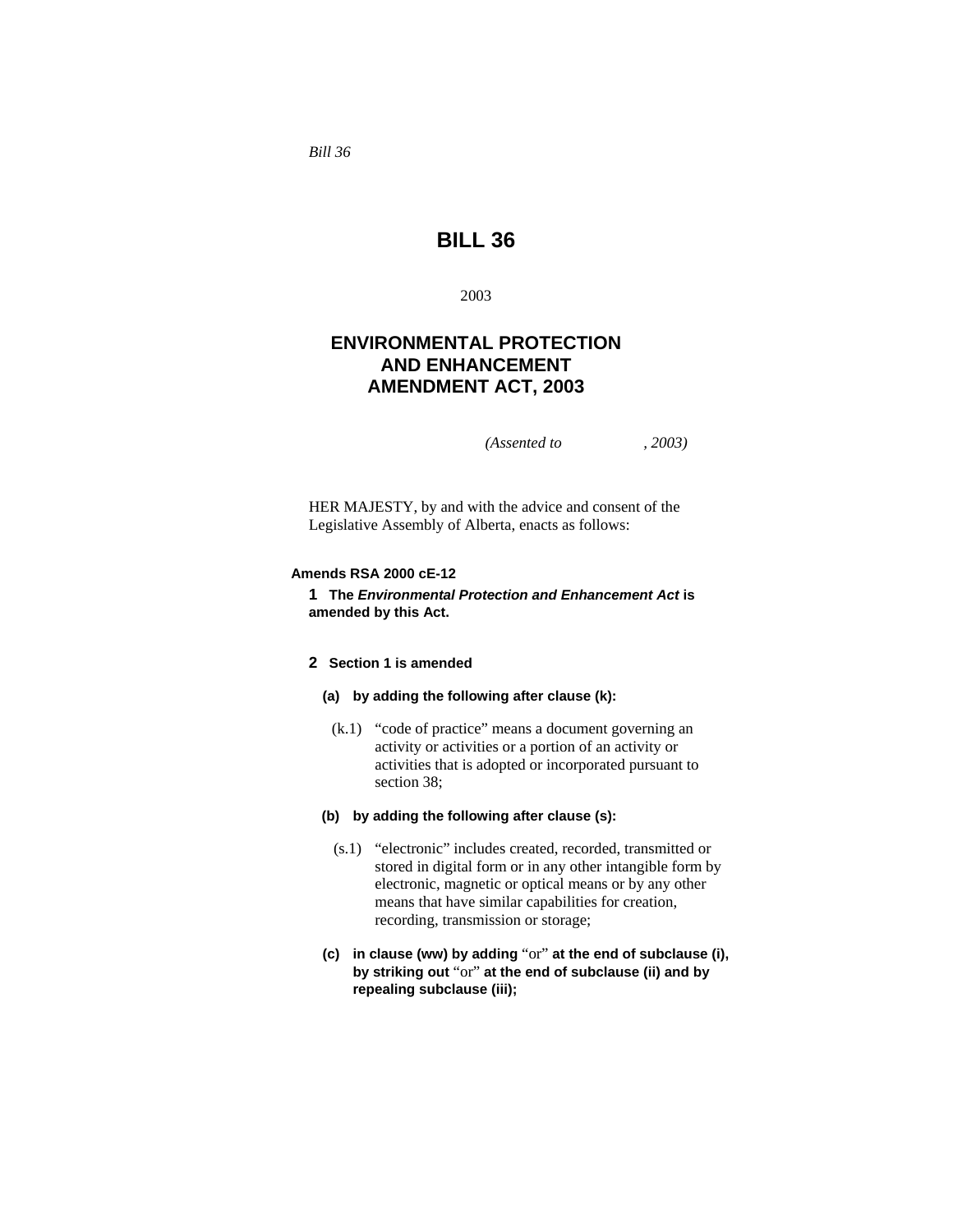## **(d) by repealing clause (xx) and substituting the following:**

 (xx) "pit" means any opening in, excavation in or working of the surface or subsurface made for the purpose of removing sand, gravel, clay or marl and includes any associated infrastructure, but does not include a mine or quarry;

## **3 Section 32(3) is repealed and the following is substituted:**

**(3)** All security required to be deposited with the Government in respect of an approval, a code of practice, a registration, a certificate of qualification or a certificate of variance or under section 88.2, 97, 135, 174 or 189 or with respect to an approval or licence under the *Water Act* shall be paid into the Environmental Protection Security Fund.

## **4 Section 35(1)(a) is amended**

- **(a) in subclause (iv) by adding** "or a registration holder or provided pursuant to a code of practice" **after** "approval holder";
- **(b) in subclause (v) by adding** "or a code of practice" **after**  "approval".

#### **5 The following is added after section 83:**

#### **Compliance with code of practice**

**83.1** No person shall commence or continue any activity that is

- (a) designated by the regulations as requiring a registration, and
- (b) governed by a code of practice

except in accordance with that code of practice.

## **6 Section 85 is amended by adding the following after subsection (2):**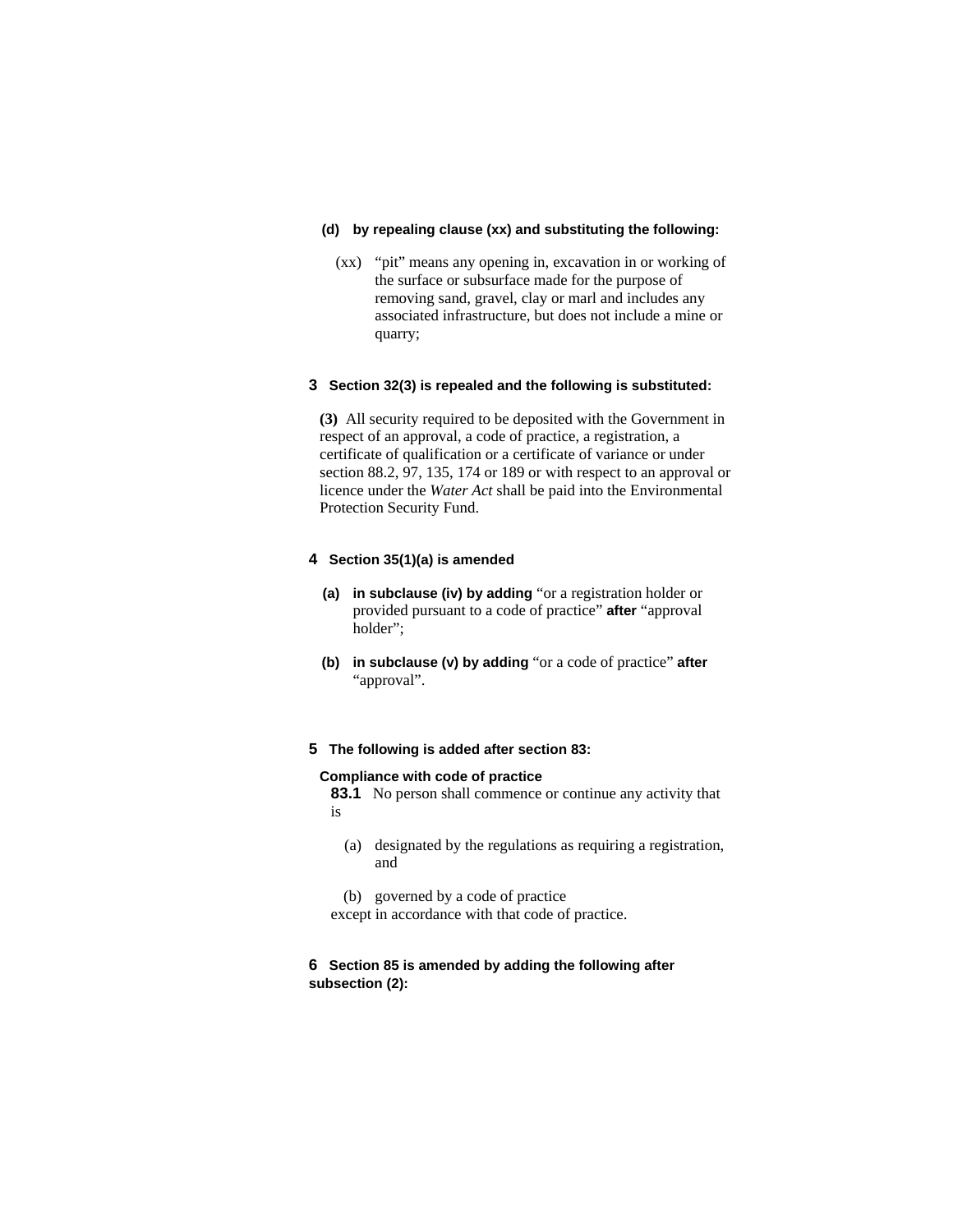**(3)** Where an activity or class of activities has been designated under subsection  $(1)(a)$  as requiring an approval and the designation is later amended so that a registration is required, the Minister may make regulations

- (a) deeming the approval to be a registration;
- (b) respecting the date on which the code of practice or portion of the code of practice governing that activity or class of activities is to take effect;
- (c) to continue any terms and conditions of the approval until the date referred to in clause (b);
- (d) providing that the expiry date of the approval no longer applies;
- (e) providing for any other matter that the Minister considers necessary to facilitate the transition from an approval to a registration and a code of practice.

## **7 The following is added after section 88:**

#### **Compliance with code of practice**

**88.1** No person shall commence or continue any activity that is

- (a) designated by the regulations as an activity in respect of which notice must be given to the Director, and
- (b) governed by a code of practice

except in accordance with that code of practice.

#### **Security**

**88.2(1)** If required by the regulations, a person who commences or continues an activity that is governed by a code of practice shall

- (a) provide financial or other security, and
- (b) carry insurance

in respect of the activity that is the subject of a code of practice.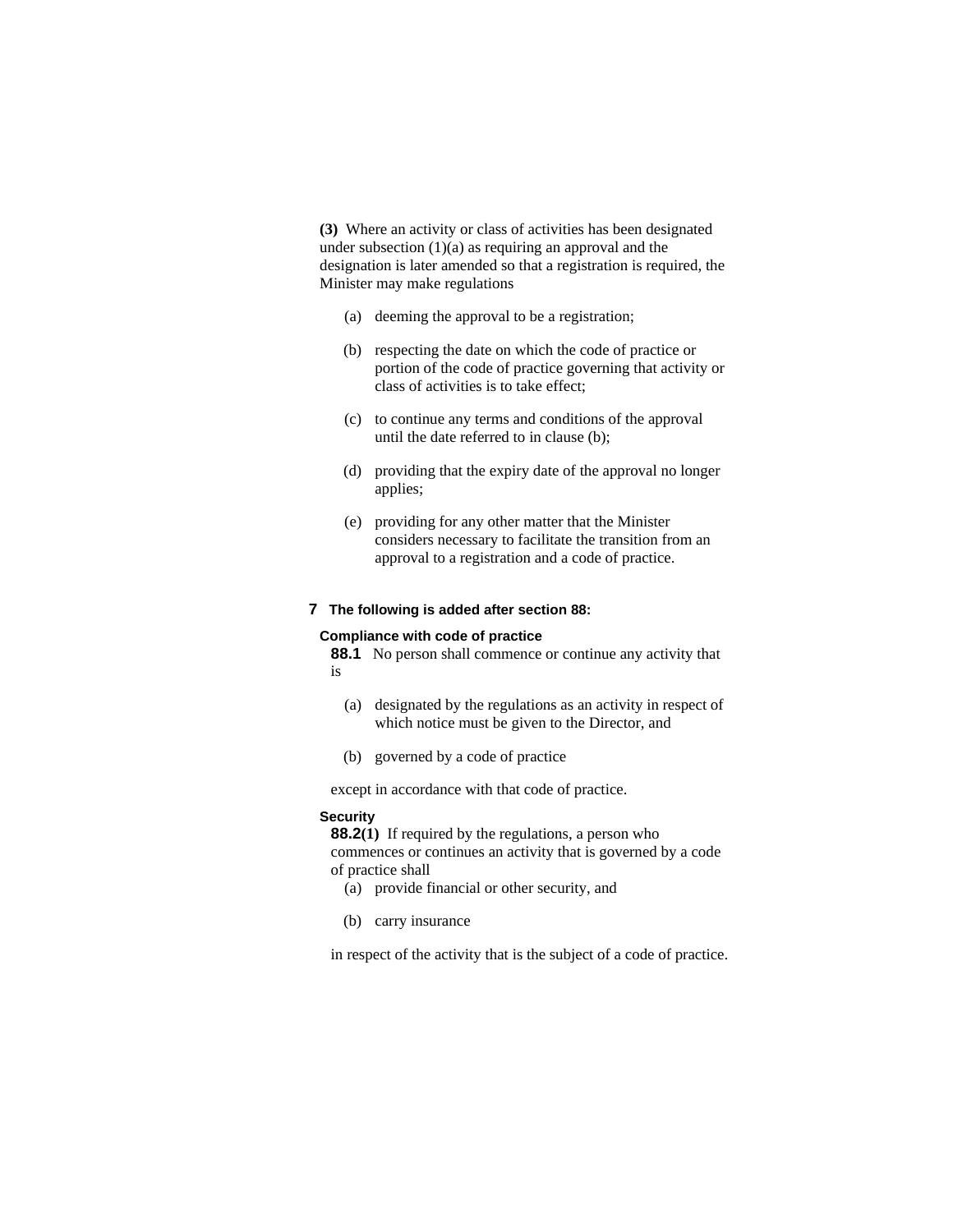**(2)** Subsection (1) does not apply to the Government or a Government agency.

## **8 Section 89 is amended by renumbering it as section 89(1) and adding the following after subsection (1):**

**(2)** Where an activity or class of activities has been designated under section 85(1)(a) as requiring an approval or registration and the designation is later amended so that notice under sections 87 and 88 is required, the Minister may make regulations providing for any matter that the Minister considers necessary to facilitate that transition.

**9 Section 91(1)(j) is amended by adding** "or an inspector" **after**  "Director".

#### **10 Section 108 is amended**

- **(a) in subsections (1) and (2) by adding** ", a code of practice" **after** "an approval";
- **(b) in subsection (3) by adding** "or a code of practice" **after**  "an approval".

**11 Section 109(3) is amended by adding** ", a code of practice" **after** "an approval".

#### **12 Section 111 is amended**

- **(a) in subsection (1) by striking out** "or by telephone" **and**  substituting ", by telephone or by electronic means";
- **(b) by adding the following after subsection (3):**

**(4)** A person who reports under subsection (1) or (2) shall comply with any additional requirements set out in the regulations.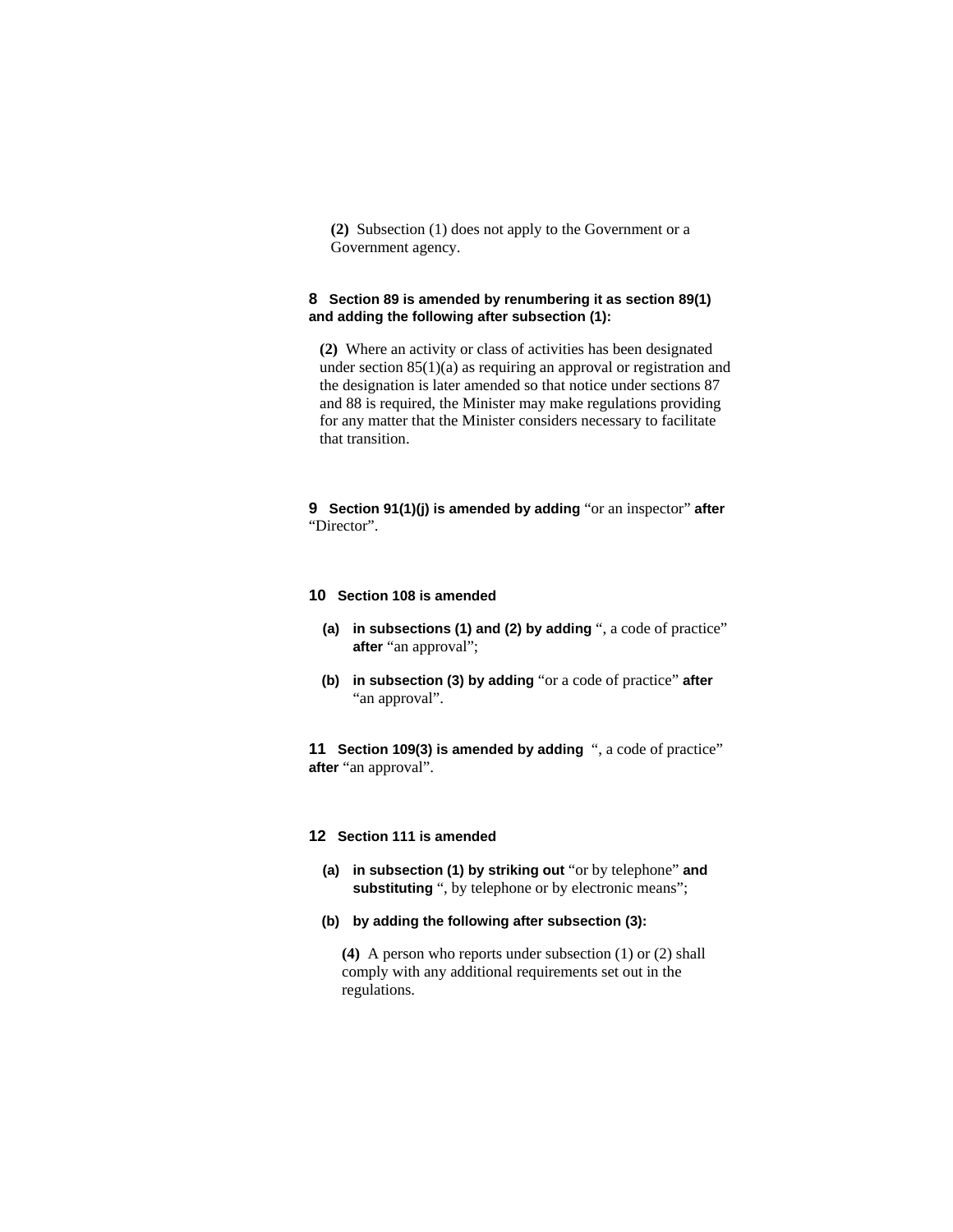## **13 Section 113 is amended**

## **(a) by repealing subsection (2) and substituting the following:**

**(2)** Where the release of the substance into the environment is or was expressly authorized by and is or was in compliance with an approval, code of practice or registration or the regulations, the Director may not issue an environmental protection order under subsection (1) unless in the Director's opinion the adverse effect was not reasonably foreseeable at the time the approval or registration was issued, the code of practice was adopted or the regulations were made, as the case may be.

#### **(b) by adding the following after subsection (3):**

**(4)** An environmental protection order may be issued under this section notwithstanding that a reclamation certificate has been issued under section 138.

**14 Section 115(2) is amended by adding** ", a code of practice" **after** "an approval".

**15 Section 121(b) is amended by striking out** "a written report under section 111(2) and its contents and providing for the waiver of a requirement to make a written report" **and substituting** "a report under section 111 and its contents and providing for the waiver of a requirement to make a report under section 111(2)".

**16 Section 137(2)(a) is amended by adding** "or code of practice" **after** "approval".

**17 Section 138 is amended by adding the following after subsection (1):**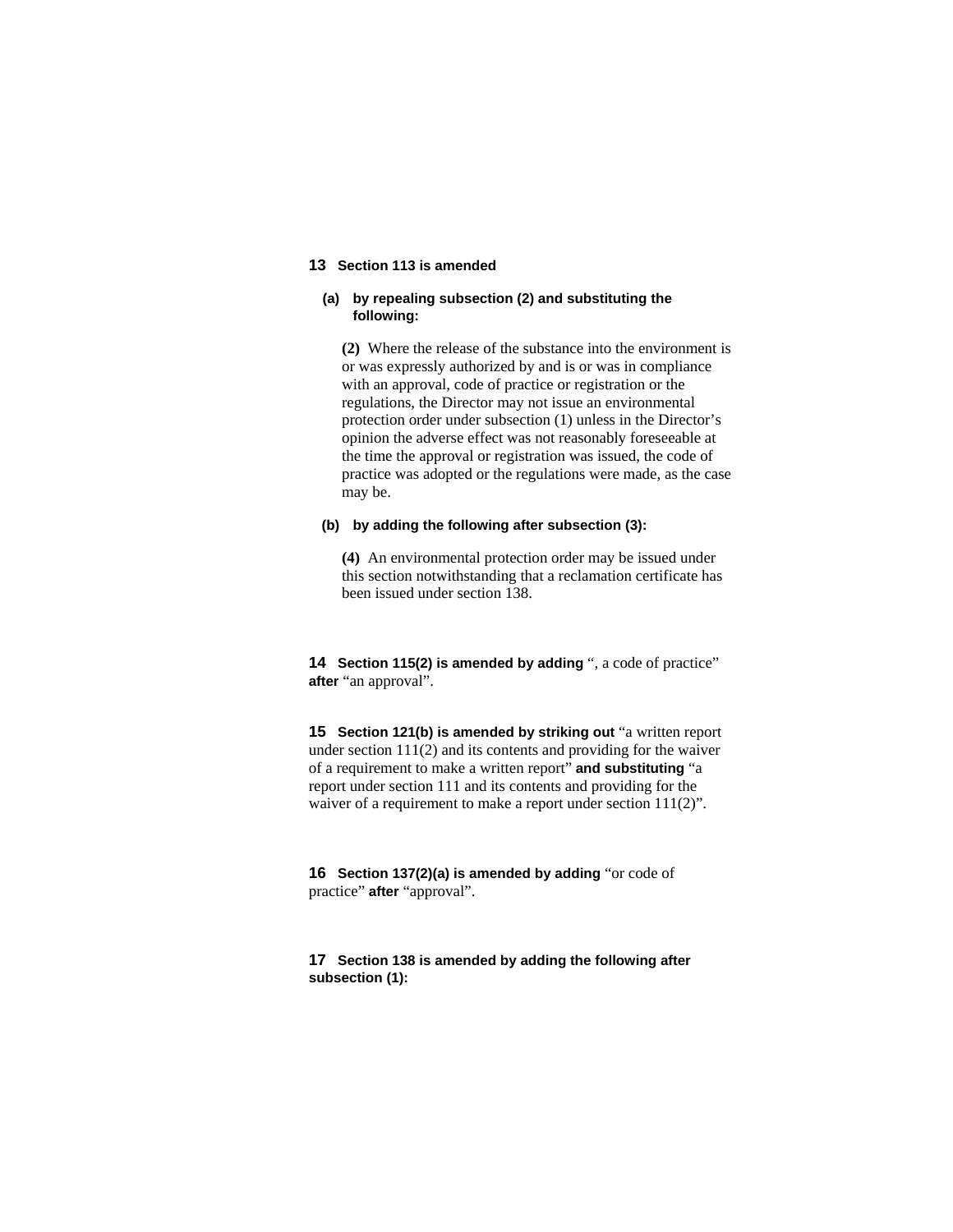**(1.1)** The Director may refuse to accept an application for a reclamation certificate if, in the Director's opinion, the application is not complete and accurate.

## **18 Section 139(1) is amended by adding** "or" **at the end of clause (b) and repealing clause (c).**

**19 The following is added after section 139:**

#### **Cancellation of reclamation certificate**

**139.1(1)** The Director or an inspector may cancel a reclamation certificate where

- (a) no reclamation inquiry was conducted prior to the issuance of the reclamation certificate, and
- (b) the Director or inspector is of the opinion that further work may be necessary to conserve and reclaim the specified land to which the reclamation certificate relates.

**(2)** For the purposes of this Part, where a reclamation certificate is cancelled under this section, the certificate is considered never to have been issued.

**20 Section 140 is amended by adding** "or code of practice" **after** "approval".

## **21 Section 142 is amended**

- **(a) in subsection (2)(a) by striking out** "subject to subsection (3),";
- **(b) in subsection (3)(b) by adding** "with respect to different classes of specified land set out in the regulations" **after**  "section".
- **22 Section 146(o) is amended by striking out** ", such dates not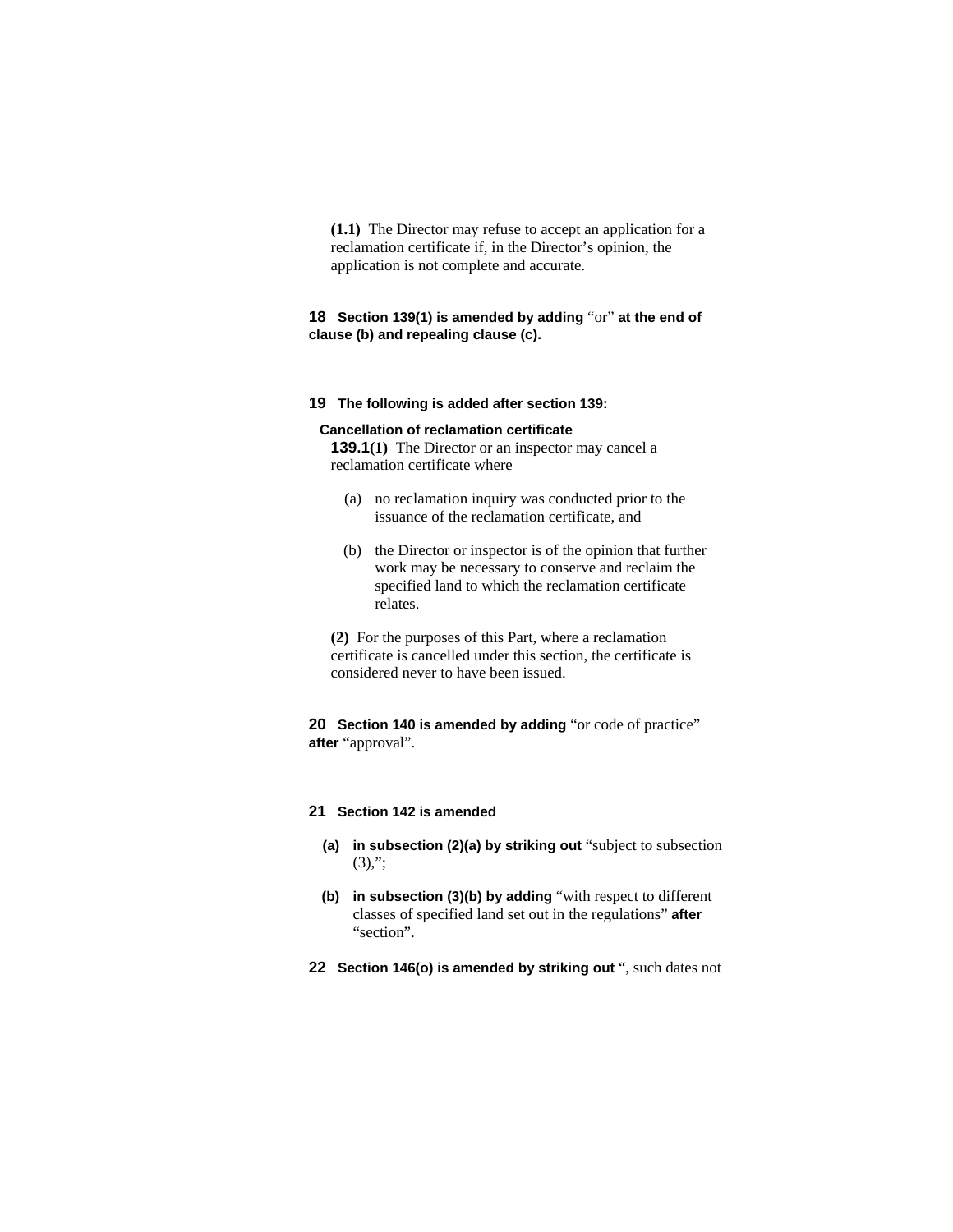to be more than 25 years after the date that the reclamation certificate is issued".

**23 Section 148(b) is amended by adding** "or code of practice" **after** "approval".

## **24 Section 150(1) is repealed and the following is substituted:**

#### **Environmental protection order**

**150(1)** Notwithstanding that an approval or registration has been issued or that the approval holder is in compliance with the terms and conditions of the approval or the registration holder is in compliance with a code of practice, the Director may issue an environmental protection order to the person responsible for a waterworks system where the Director is of the opinion that the waterworks system is being operated or maintained in a manner that

- (a) may cause, is causing or has caused the potable water supplied by that system to be unfit for any of its intended uses, or
- (b) may cause, is causing or has caused the concentration of a substance in the potable water supplied by that system to vary from the specified concentration for the substance set out in any applicable approval or code of practice or the regulations.

**25 Section 152 is amended by adding** "inspector," **after**  "measures the".

**26 Section 181 is amended by striking out** "approval or" **and substituting** "approval, a code of practice or a".

**27 Section 192 is amended by striking out** "approval or" **and substituting** "approval, a code of practice or a".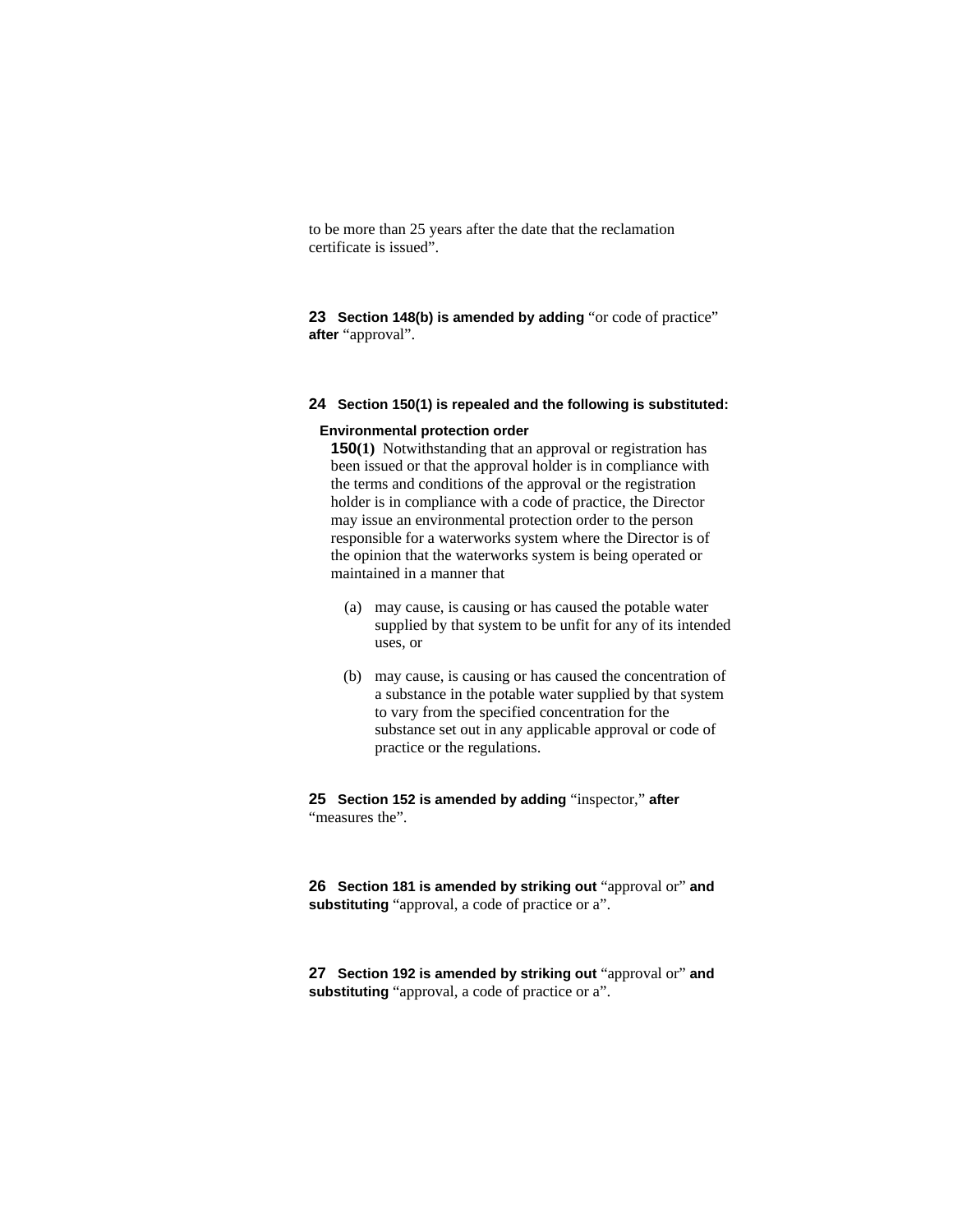**28 Section 198(1) is amended in clauses (d)(i) and (e) by adding** ", code of practice" **after** "an approval".

**29 Section 227 is amended in clauses (d) and (e) by adding**  ", a code of practice" **after** "approval".

#### **30 Sections 2(b), 12 and 15 come into force on Proclamation.**

## **Explanatory Notes**

**1** Amends chapter E-12 of the Revised Statutes of Alberta 2000.

**2** Section 1(ww) and (xx) presently read:

*1 In this Act,* 

 *(ww) "pipeline" means* 

- *(i) a pipe for the transmission of any substance and installations in connection with that pipe,*
- *(ii) a sewer or sewage system and installations in connection with that sewer or sewage system, or*
- *(iii) an underground pipe that contains telecommunication lines;*
- *(xx) "pit" means an excavation in the surface made for the purpose of removing, opening up or proving sand, gravel, clay, marl, peat or any other substance, and includes any associated infrastructure, but does not include a mine or quarry;*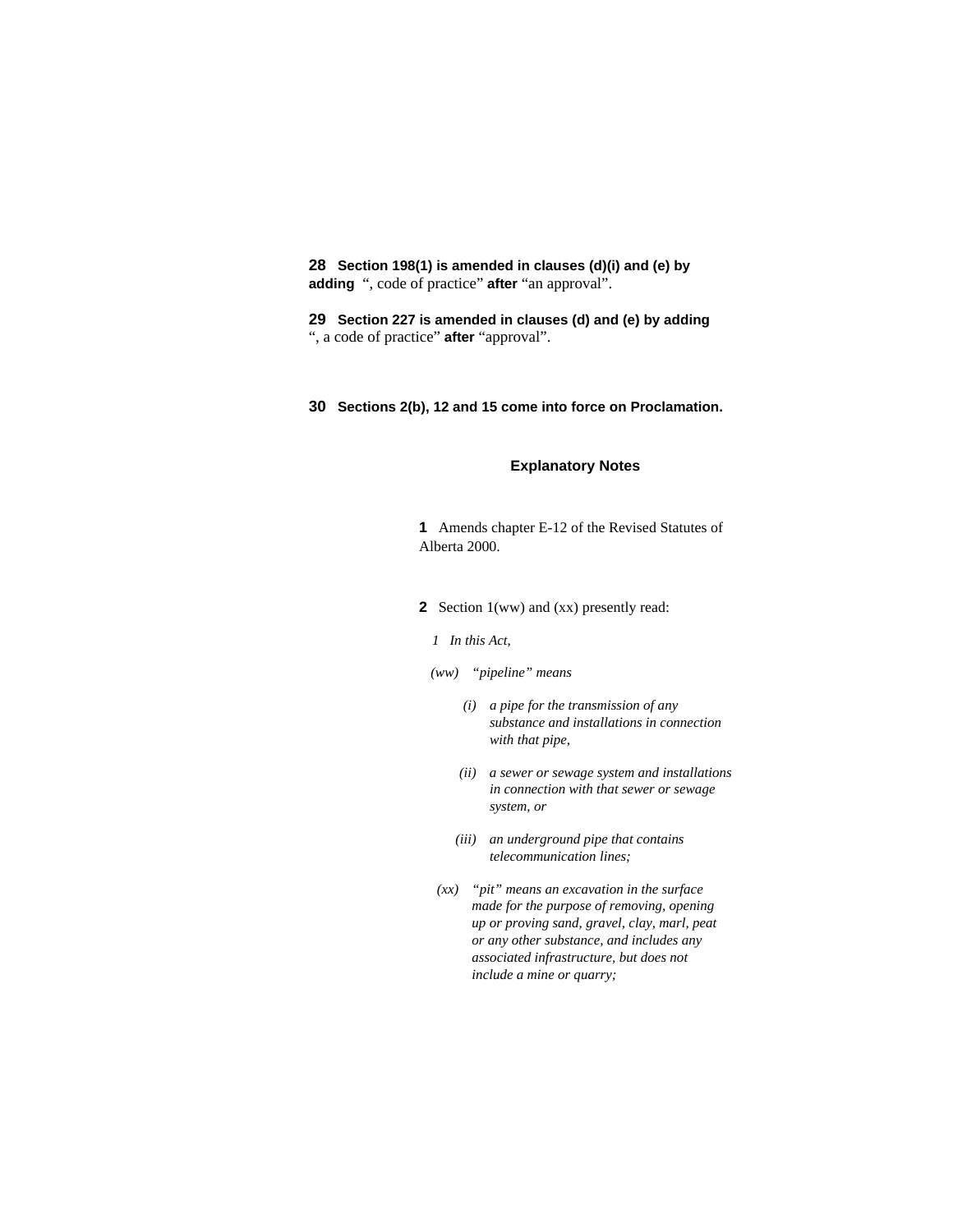#### **3** Section 32(3) presently reads:

*(3) All security required to be deposited with the Government in respect of an approval, a registration, a certificate of qualification or a certificate of variance or under section 97, 135, 174 or 189 or with respect to an approval or licence under the Water Act shall be paid into the Environmental Protection Security Fund.* 

## **4** Section 35(1)(a)(iv) and (v) presently read:

#### *35(1) Subject to this section,*

- *(a) the following documents and information in the possession of the Department that are provided to the Department in the administration of this Act must be disclosed to the public in the form and manner provided for in the regulations:* 
	- *(iv) environmental and emission monitoring data, and the processing information that is necessary to interpret that data, that is provided by an approval holder;*
	- *(v) any reports or studies that are provided to the Department in accordance with a term or condition of an approval;*

**5** New section to deal with compliance with code of practice.

## **6** Section 85(1)(a) presently reads:

*85(1) The Minister may make regulations* 

 *(a) designating activities or classes of activities in respect of which an approval or registration is required, respecting the circumstances under which an approval or*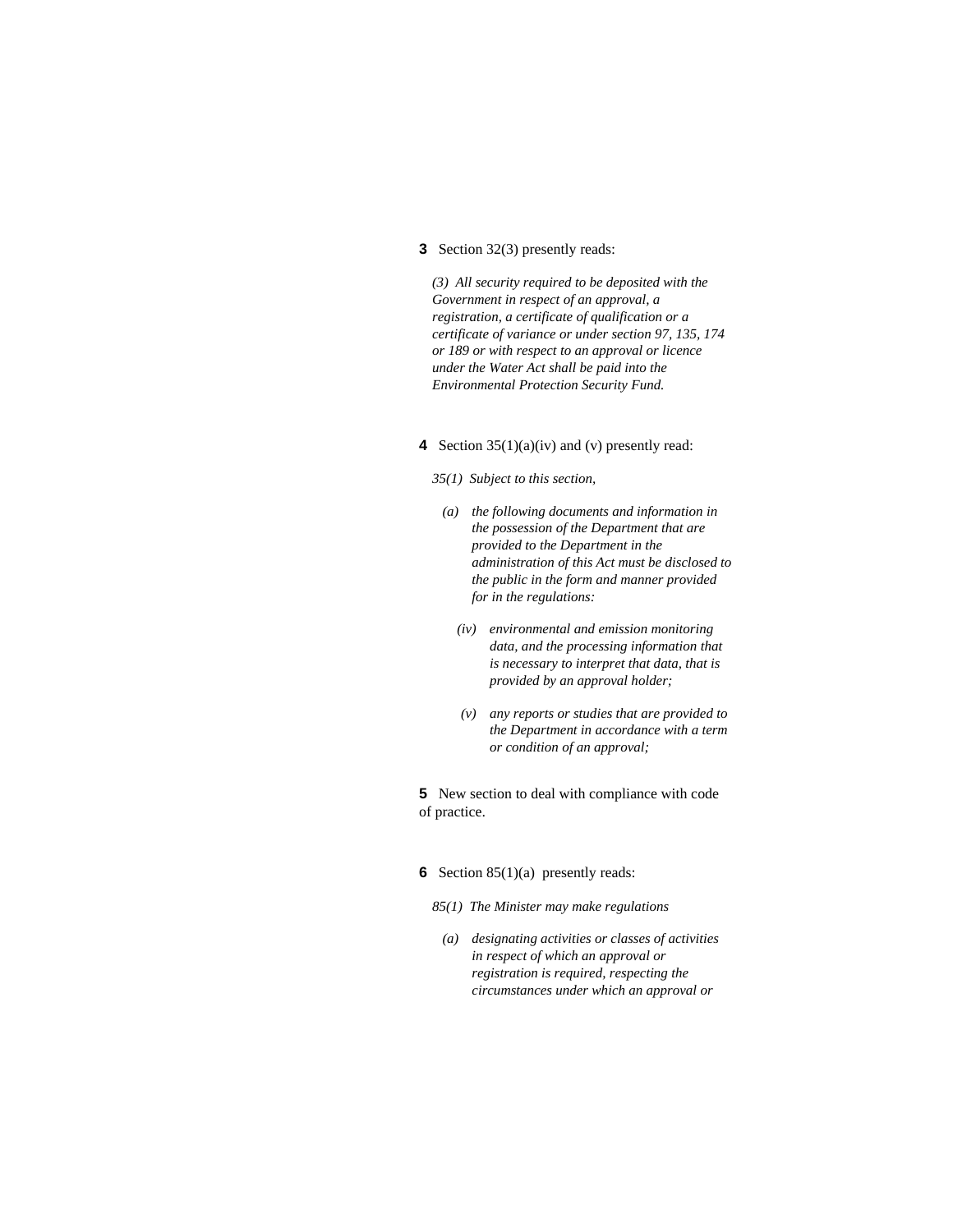*registration is required and the persons or classes of persons who are required to obtain an approval or registration and specifying the kind of approval or registration that is required;* 

**7** New sections to deal with compliance with code of practice and security.

## **8** Section 89 presently reads:

*89 The Minister may make regulations* 

- *(a) designating activities or classes of activities in respect of which notice under sections 87 and 88 must be given and respecting the circumstances under which notice must be given and the persons or classes of persons who are required to give notice;*
- *(b) respecting the form and contents of a notice under sections 87 and 88 and the time at which and manner in which it must be given.*

## **9** Section 91(1)(j) presently reads:

*91(1) A notice of appeal may be submitted to the Board by the following persons in the following circumstances:* 

 *(j) where the Director cancels a reclamation certificate, the operator may submit a notice of appeal;* 

## **10** Section 108 presently reads:

*108(1) No person shall knowingly release or permit the release of a substance into the environment in an amount, concentration or level or at a rate of release that is in excess of that expressly prescribed by an approval or the regulations.*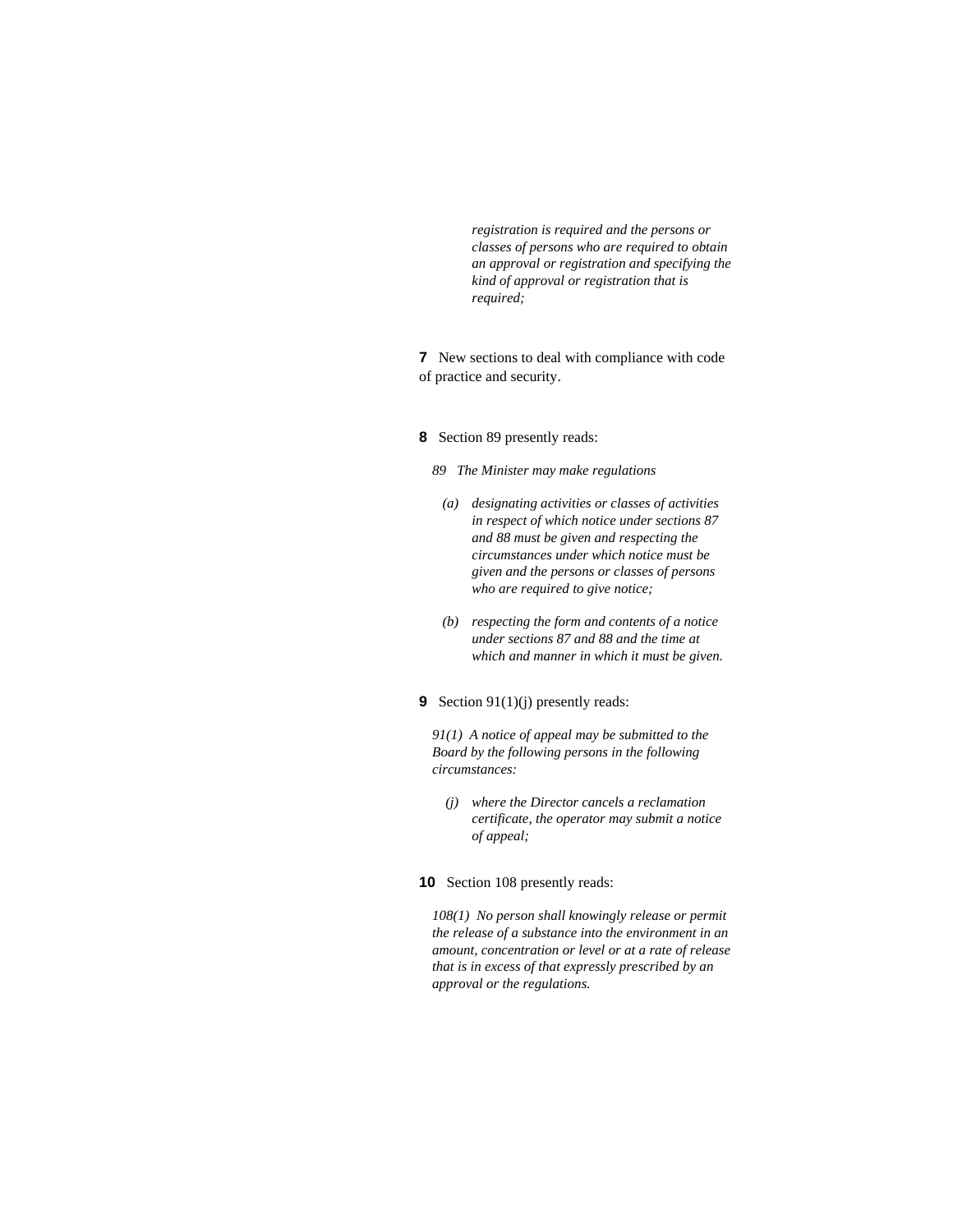*(2) No person shall release or permit the release of a substance into the environment in an amount, concentration or level or at a rate of release that is in excess of that expressly prescribed by an approval or the regulations.* 

*(3) For the purposes of this section, if there is a conflict between an approval and the regulations as to an amount, concentration, level or rate of release of a substance, the most stringent requirement prevails.* 

#### **11** Section 109(3) presently reads:

*(3) Subsections (1) and (2) apply only where the amount, concentration, level or rate of release of the substance is not authorized by an approval or the regulations.* 

**12** Section 111 presently reads:

*111(1) A person who is required to report to the Director pursuant to section 110 shall report in person or by telephone and shall include the following in the report, where the information is known or can be readily obtained by that person:* 

- *(a) the location and time of the release;*
- *(b) a description of the circumstances leading up to the release;*
- *(c) the type and quantity of the substance released;*
- *(d) the details of any action taken and proposed to be taken at the release site;*
- *(e) a description of the location of the release and the immediately surrounding area.*

*(2) In addition to a report under subsection (1), the person shall report in writing where required by the regulations.*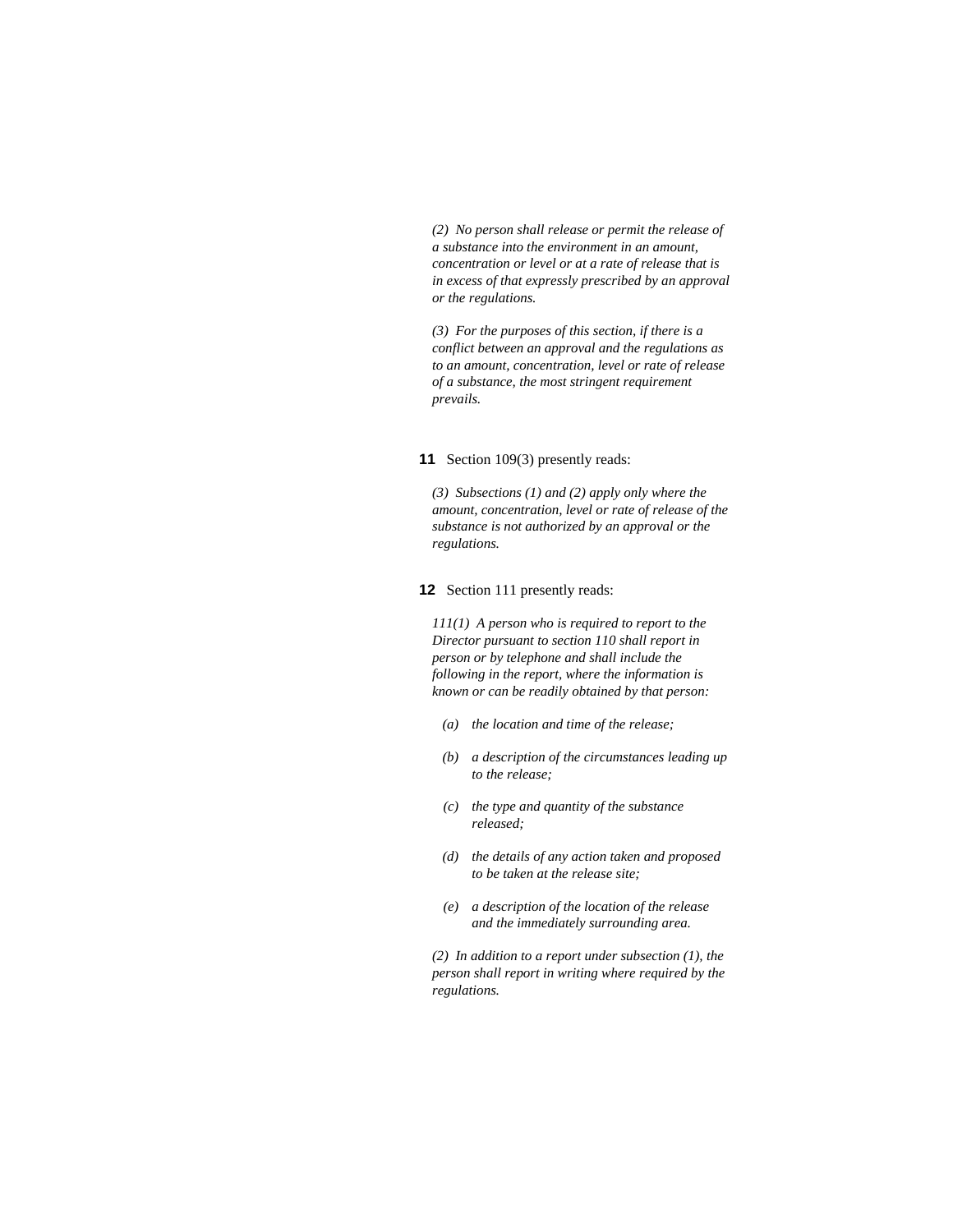*(3) A person who reports under subsections (1) and (2) shall give to the Director any additional information in respect of the release that the Director requires.* 

**13** Section 113 presently reads:

*113(1) Subject to subsection (2), where the Director is of the opinion that* 

- *(a) a release of a substance into the environment may occur, is occurring or has occurred, and*
- *(b) the release may cause, is causing or has caused an adverse effect,*

*the Director may issue an environmental protection order to the person responsible for the substance.* 

*(2) Where the release of the substance into the environment is or was expressly authorized by and is or was in compliance with an approval or registration or the regulations, the Director may not issue an environmental protection order under subsection (1) unless in the Director's opinion the adverse effect was not reasonably foreseeable at the time the approval or registration was issued or the regulations were made, as the case may be.* 

*(3) An environmental protection order may order the person to whom it is directed to take any measures that the Director considers necessary, including, but not limited to, any or all of the following:* 

- *(a) investigate the situation;*
- *(b) take any action specified by the Director to prevent the release;*
- *(c) measure the rate of release or the ambient concentration, or both, of the substance;*
- *(d) minimize or remedy the effects of the substance on the environment;*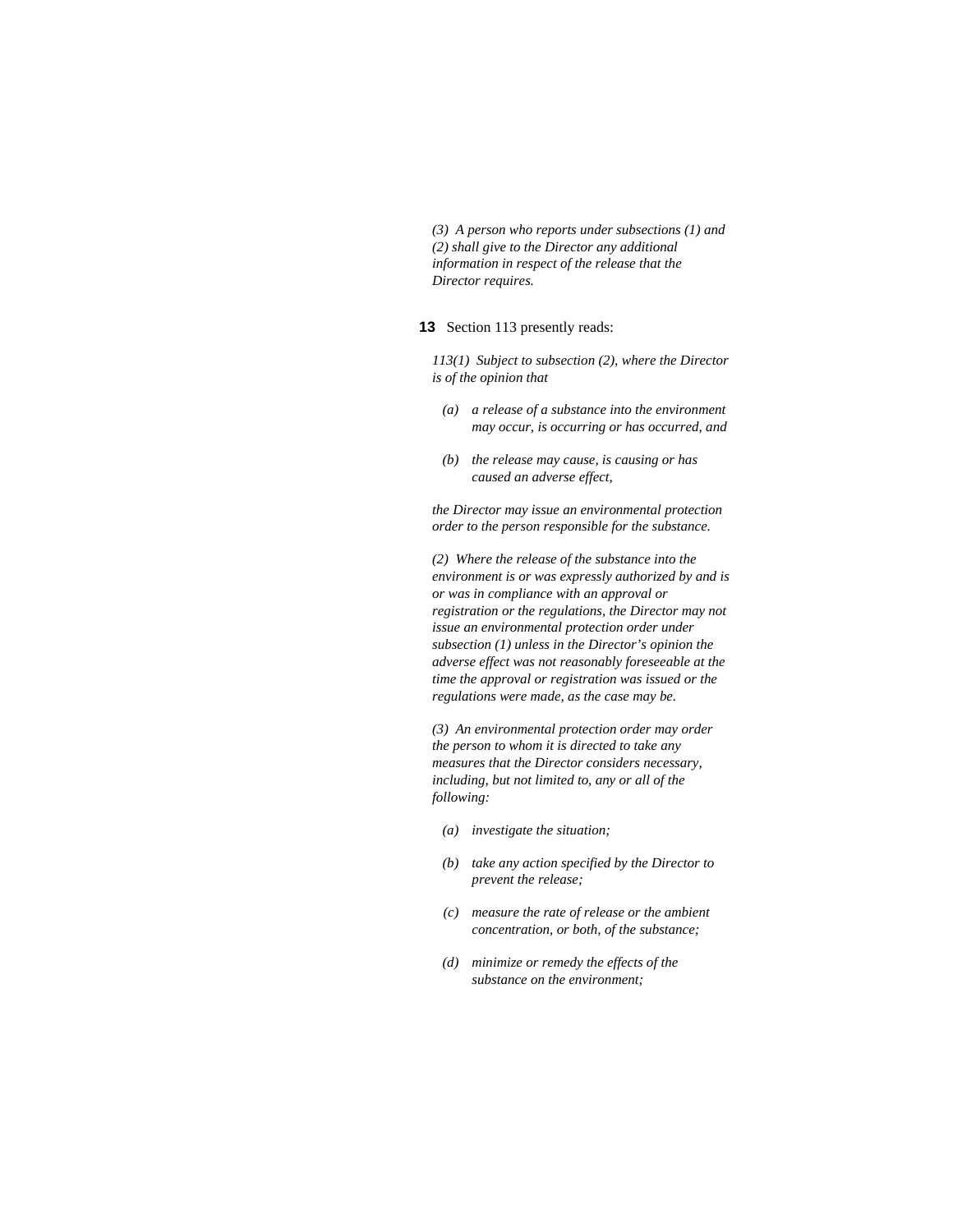- *(e) restore the area affected by the release to a condition satisfactory to the Director;*
- *(f) monitor, measure, contain, remove, store, destroy or otherwise dispose of the substance, or lessen or prevent further releases of or control the rate of release of the substance into the environment;*
- *(g) install, replace or alter any equipment or thing in order to control or eliminate on an immediate and temporary basis the release of the substance into the environment;*
- *(h) construct, improve, extend or enlarge the plant, structure or thing if that is necessary to control or eliminate on an immediate and temporary basis the release of the substance into the environment;*
- *(i) report on any matter ordered to be done in accordance with directions set out in the order.*
- **14** Section 115(2) presently reads:

*(2) Subsection (1) applies whether or not the release of the substance into the environment is or was expressly authorized by and is or was in compliance with an approval, a registration or the regulations.* 

#### **15** Section 121(b) presently reads:

- *121 The Minister may make regulations*
- *(b) respecting the making of a written report under section 111(2) and its contents and providing for the waiver of a requirement to make a written report where in the opinion of the Director no adverse effect is likely to occur as a result of the release or the adverse effect caused by the release has been adequately controlled.*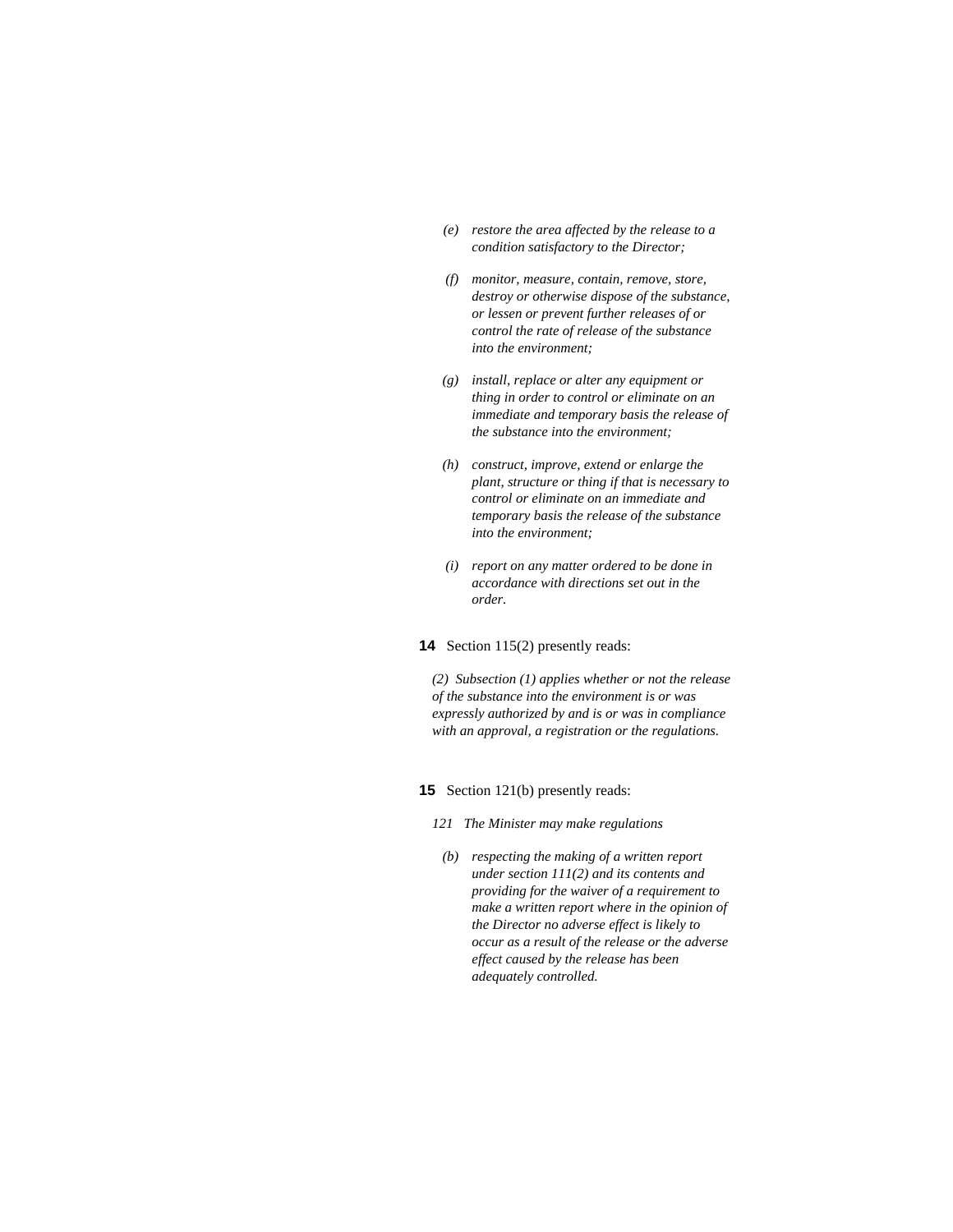#### **16** Section 137(2) presently reads:

*(2) Where this Act requires that specified land must be conserved and reclaimed, the conservation and reclamation must be carried out in accordance with* 

- *(a) the terms and conditions in any applicable approval,*
- *(b) the terms and conditions of any environmental protection order regarding conservation and reclamation that is issued under this Part,*
- *(c) the directions of an inspector or the Director, and*
- *(d) this Act.*
- **17** Section 138(1) presently reads:

*138(1) An application for a reclamation certificate must be made by the operator to the Director in the form and manner and within the time provided for in the regulations.* 

**18** Section 139(1) presently reads:

- *139(1) The Director may*
- *(a) amend a term or condition of, add a term or condition to or delete a term or condition from a reclamation certificate if the Director considers it appropriate to do so,*
- *(b) cancel a reclamation certificate issued in error,*
- *(c) cancel a reclamation certificate where no reclamation inquiry was conducted prior to the issuance of the certificate and the Director is of the opinion that further work*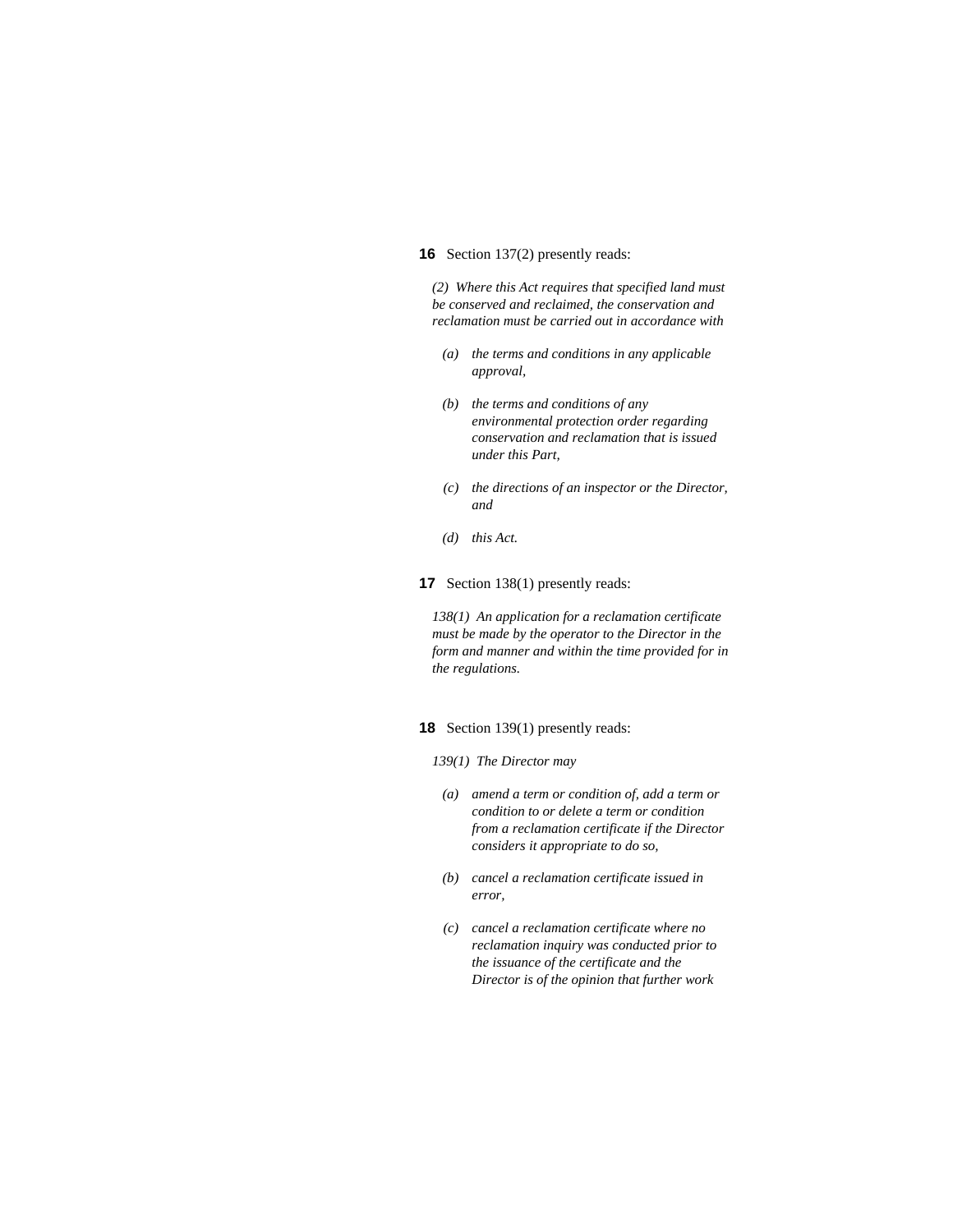*may be necessary to conserve and reclaim the specified land to which the certificate relates, or* 

 *(d) correct a clerical error in a reclamation certificate.* 

**19** New section to deal with cancellation of reclamation certificate.

**20** Section 140 presently reads:

*140 Subject to any applicable approval and the regulations, an inspector may* 

- *(a) at any time before the issuance of a reclamation certificate in a case where the operator is required to obtain a reclamation certificate, or*
- *(b) at any time, in a case where the operator is not required to obtain a reclamation certificate,*

*issue an environmental protection order regarding conservation and reclamation to an operator directing the performance of any work or the suspension of any work if in the inspector's opinion the performance or suspension of the work is necessary in order to conserve and reclaim specified land.* 

**21** Section 142(2)(a) and (3) presently read:

*(2) If, following the reclamation inquiry, the Director is of the opinion that further work is necessary to conserve and reclaim the specified land and the work relates to matters that were not apparent to the inspector at the time the reclamation certificate was issued by the inspector, the Director may*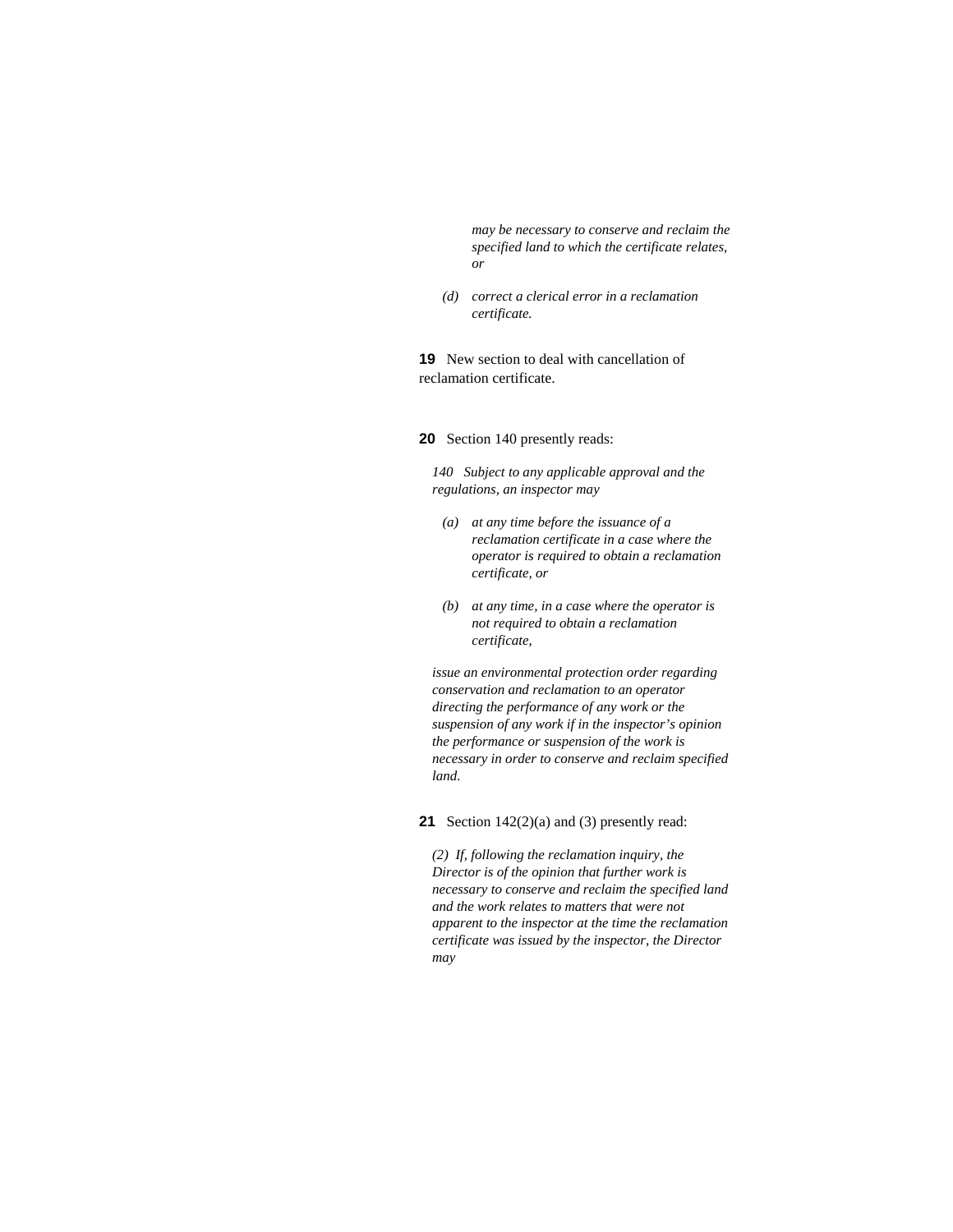- *(a) subject to subsection (3), issue an environmental protection order regarding conservation and reclamation to* 
	- *(i) the person to whom the reclamation certificate was issued,*
	- *(ii) a successor, assignee, executor, administrator, receiver, receiver-manager or trustee of a person referred to in subclause (i), or*
	- *(iii) a person who acts as principal or agent of a person referred to in subclause (i) or (ii)*

 *directing the performance of any work that the Director considers is necessary to conserve and reclaim the specified land, or* 

*(3) No environmental protection order regarding conservation and reclamation may be issued under this section* 

- *(a) in any case where the reclamation certificate in respect of the specified land was issued under the Land Surface Conservation and Reclamation Act, RSA 1980 cL-3, or*
- *(b) in any other case, after the date prescribed or determined in accordance with the regulations for the purposes of this section.*
- **22** Section 146(o) presently reads:

*146 The Lieutenant Governor in Council may make regulations* 

- *(o) prescribing dates or the manner of determining dates for the purposes of section 142(3)(b), generally or in respect of different classes of specified land or activities, such dates not to be more than 25 years after the date that the reclamation certificate is issued;*
- **23** Section 148(b) presently reads: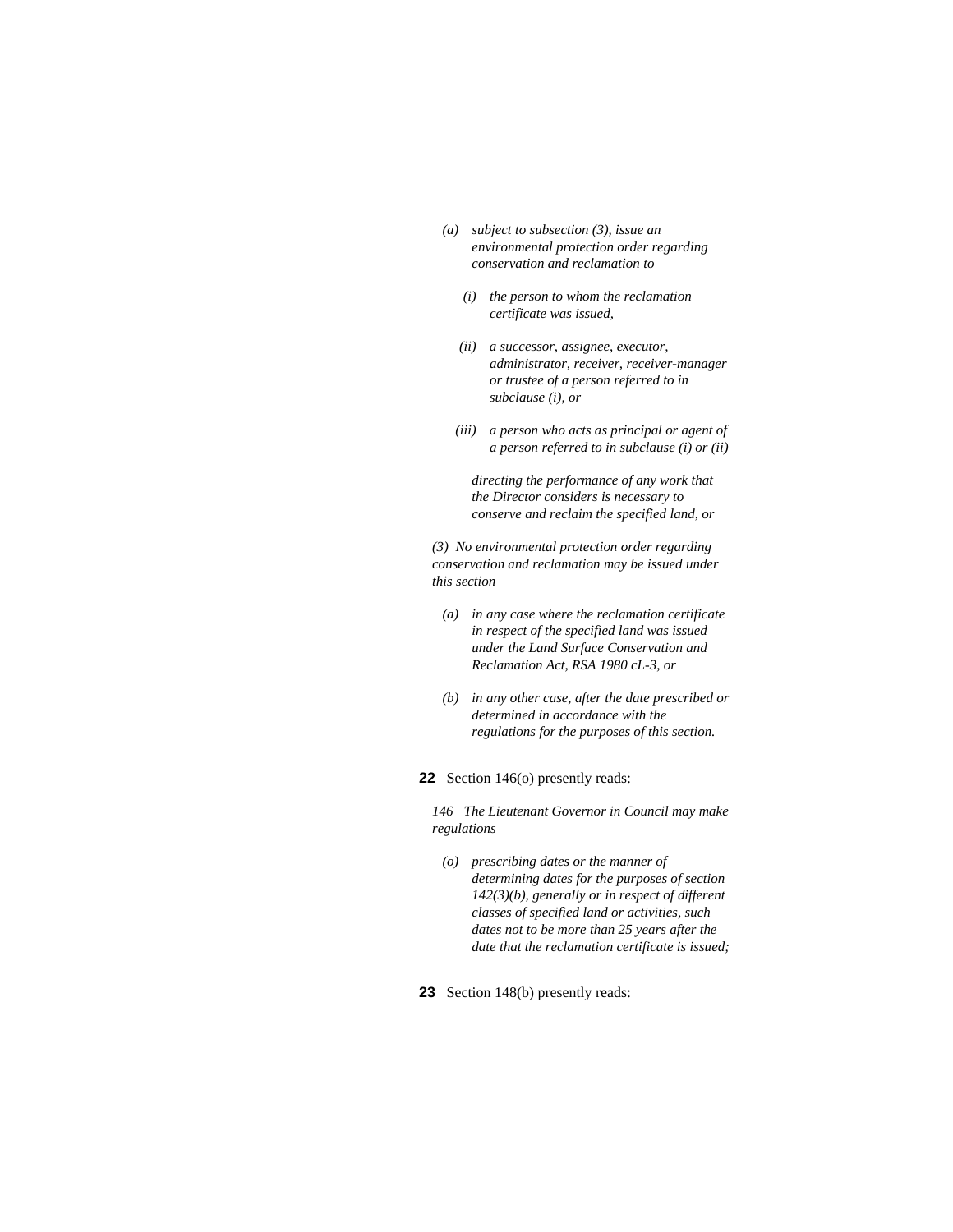*148 No person shall release a substance or permit the release of a substance into any part of a waterworks system* 

 *(b) that causes or may cause the concentration of the substance or of any other substance in the potable water supplied by the system to vary from the specified concentration for the substance set out in any applicable approval or the regulations.* 

#### **24** Section 150(1) presently reads:

*150(1) Notwithstanding that an approval or registration has been issued or that the approval holder is in compliance with the terms* 

*and conditions of the approval, the Director may issue an environmental protection order to the person responsible for a waterworks system where the Director is of the opinion that the waterworks system is being operated or maintained in a manner that* 

- *(a) may cause, is causing or has caused the potable water supplied by that system to be unfit for any of its intended uses, or*
- *(b) may cause, is causing or has caused the concentration of a substance in the potable water supplied by the system to vary from the specified concentration for the substance set out in any applicable approval or the regulations.*

#### **25** Section 152 presently reads:

*152 Where an inspector, an investigator or the Director is of the opinion that any potable water supplied by a waterworks system may cause, is causing or has caused an immediate and significant adverse effect on human life or health, the inspector, investigator or Director may take any emergency*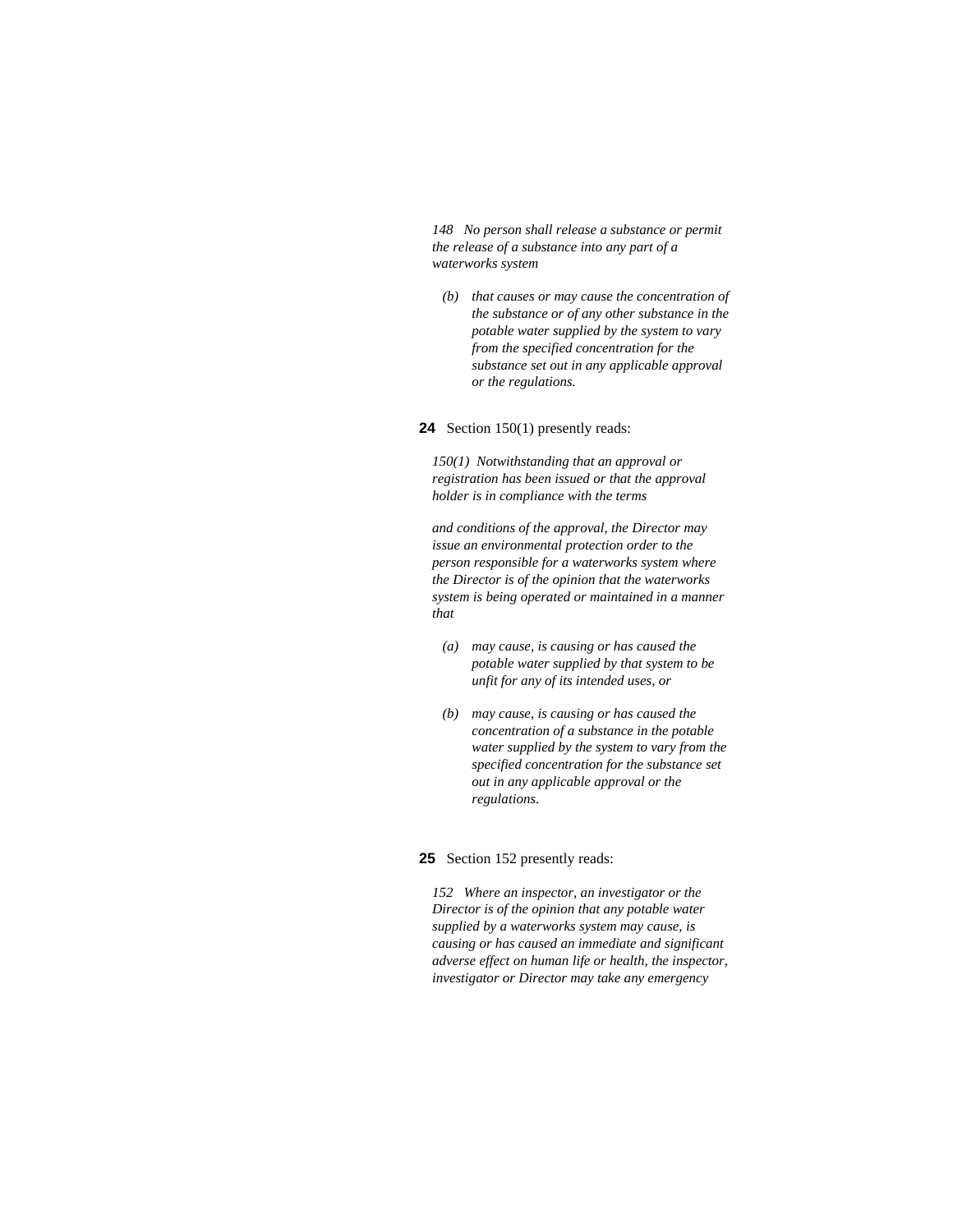*measures the investigator or Director considers necessary to protect human life or health.* 

## **26** Section 181 presently reads:

*181 No person shall dispose of waste on, into or under water or ice except in accordance with an approval or registration or as otherwise provided for under this Act.* 

**27** Section 192 presently reads:

*192 No person shall dispose of hazardous waste except in accordance with an approval or registration or as otherwise provided for under this Act.* 

**28** Section 198(1)(d) and (e) presently read:

*198(1) For the purpose of the administration of this Act, an investigator may, without a search warrant or order to enter and* 

*inspect and subject to section 199, at any reasonable time do any or all of the following:* 

- *(d) enter and inspect any place that the investigator reasonably believes is likely to contain documents related to* 
	- *(i) an activity or thing that is, or is required to be, the subject of an approval, registration, certificate of variance, reclamation certificate, remediation certificate, environmental protection order or enforcement order, or*
	- *(ii) the release of a substance into the environment;*
- *(e) enter and inspect any place that the investigator reasonably believes is, or is required to be, the subject of or referred to in an approval, registration, certificate of*